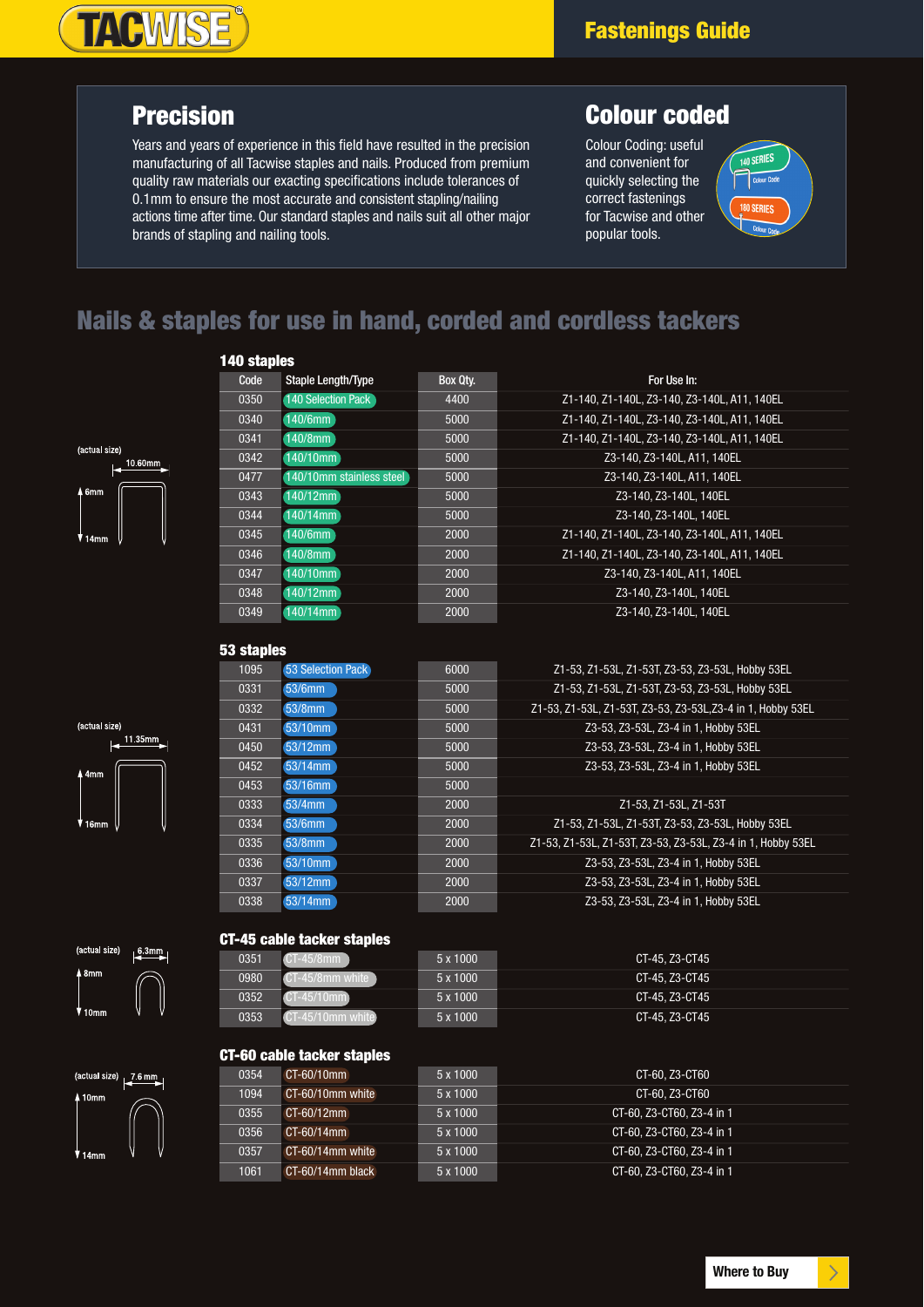|                          |            | 13 staples        |                                      |              |                                                                                                                                        |
|--------------------------|------------|-------------------|--------------------------------------|--------------|----------------------------------------------------------------------------------------------------------------------------------------|
| (actual size)<br>10.65mm |            | 0232              | 13/4mm                               | 5000         | Z1-13, Z1-13L                                                                                                                          |
|                          |            | 0233              | 13/6mm                               | 5000         | Z1-13, Z1-13L, Z3-13, Z3-13L, Hobby 13EL                                                                                               |
| $\sqrt{4}$ mm            |            | 0234              | $13/8$ mm                            | 5000         | Z1-13, Z1-13L, Z3-13, Z3-13L, Hobby 13EL                                                                                               |
|                          |            | 0235              | 13/10mm                              | 5000         | Z3-13, Z3-13L, Hobby 13EL                                                                                                              |
| V 14mm                   |            | 0236              | $13/14$ mm                           | 5000         | Z3-13, Z3-13L, Hobby 13EL                                                                                                              |
|                          |            |                   |                                      |              |                                                                                                                                        |
|                          |            | 91 staples        |                                      |              |                                                                                                                                        |
|                          |            | Code              | <b>Staple/Nail Length/Type</b>       | Box Qty.     | For Use In:                                                                                                                            |
|                          |            | 0204              | 91 Selection Pack                    | 2800         | 191EL/S, Duo 35, Duo 50, Ranger 2, Ranger 40 Duo                                                                                       |
|                          |            | 0283              | 91/15mm                              | 1000         | 191EL/S, Duo 35, Ranger 2, Ranger 40 Duo                                                                                               |
| (actual size)<br>5.95mm  |            | 0287              | 91/18mm divergent                    | 1000         | 191EL/S, Duo 35, Ranger 2, Ranger 40 Duo                                                                                               |
|                          | NEW        | 1069              | 91/18mm divergent s/steel            | 1000         | 191EL/S, Duo 35, Ranger 2, Ranger 40 Duo                                                                                               |
| 4 15mm                   |            | 0284              | 91/20mm                              | 1000         | 191EL/S, Duo 35, Duo 50, Ranger 2, Ranger 40 Duo                                                                                       |
|                          |            | 0288              | 91/22mm divergent                    | 1000         | 191EL/S, Duo 35, Duo 50, Ranger 2, Ranger 40 Duo                                                                                       |
| V 40mm                   | NEW        | 1070              | 91/22mm divergent s/steel            | 1000         | 191EL/S, Duo 35, Duo 50, Ranger 2, Ranger 40 Duo                                                                                       |
|                          |            | 0285              | 91/25mm                              | 1000         | 191EL/S, Duo 35, Duo 50, Ranger 2, Ranger 40 Duo                                                                                       |
|                          | <b>NEW</b> | 1071              | 91/25mm stainless steel              | 1000         | 191EL/S, Duo 35, Duo 50, Ranger 2, Ranger 40 Duo                                                                                       |
|                          |            | 0286              | 91/30mm                              | 1000         | 191EL/S, Duo 35, Duo 50, Ranger 2, Ranger 40 Duo                                                                                       |
|                          |            | 0289              | 91/30mm divergent                    | 1000         | 191EL/S, Duo 35, Duo 50, Ranger 2, Ranger 40 Duo                                                                                       |
|                          |            | 0746              | 91/35mm                              | 1000         | Duo 50, Ranger 2, Ranger 40 Duo                                                                                                        |
|                          |            | 0768              | 91/40mm                              | 1000         | Duo 50, Ranger 2, Ranger 40 Duo                                                                                                        |
|                          | NEW        | 1174              | 91/45mm                              | 1000         | <b>Duo 50</b>                                                                                                                          |
|                          |            |                   |                                      |              |                                                                                                                                        |
|                          |            | 180 nails         |                                      |              |                                                                                                                                        |
|                          |            | 0205              | 180 Selection Pack                   | 4000         | Z3 Series, 140EL, Compact Series, 181ELS, 191EL/S, Duo 35, Duo 50, Ranger 2, Ranger 40 Duo                                             |
|                          |            | 0358              | 180/10mm                             | 2000         | 191EL                                                                                                                                  |
| (actual size)            |            | 0359              | 180/15mm                             | 2000         | Z3 Series, 140EL, Compact Series, 181ELS, 191EL/S, Duo 35, Duo 50, Ranger 2, Ranger 40 Duo                                             |
|                          |            | 0360              | 180/20mm                             | 1000         | 181EL/S, 191EL/S, Duo 35, Duo 50, 18G/50, Ranger 2, Ranger 40 Duo                                                                      |
| Nail $=$ $\ $<br>Head    | NEW        | 0361<br>1066      | 180/25mm<br>180/25mm stainless steel | 1000<br>1000 | 181EL/S, 191EL/S, Duo 35, Duo 50, 18G/50, Ranger 2, Ranger 40 Duo<br>181EL/S, 191EL/S, Duo 35, Duo 50, 18G/50, Ranger 2, Ranger 40 Duo |
| $\Lambda$ 10mm           |            | 0362              | 180/30mm                             | 1000         | 181EL/S, 191EL/S, Duo 35, Duo 50, 18G/50, Ranger 2, Ranger 40 Duo                                                                      |
|                          | NEW        | 1067              | 180/30mm stainless steel             | 1000         | 181EL/S, 191EL/S, Duo 35, Duo 50, 18G/50, Ranger 2, Ranger 40 Duo                                                                      |
|                          |            | 0363              | 180/32mm                             | 1000         | 181EL/S, 191EL/S, Duo 35, Duo 50, 18G/50, Ranger 2, Ranger 40 Duo                                                                      |
| ♥ 35mm                   |            | 0364              | 180/35mm                             | 1000         | 181EL/S, 191EL/S, Duo 35, Duo 50, 18G/50, Ranger 2, Ranger 40 Duo                                                                      |
|                          | <b>NEW</b> | 1068              | 80/35mm stainless stee               | 1000         | 181EL/S, 191EL/S, Duo 35, Duo 50, 18G/50, Ranger 2, Ranger 40 Duo                                                                      |
|                          |            | 0747              | 180/40mm                             | 1000         | 191EL/S, Ranger 2, Duo 50, 18G/50, Ranger 40 Duo                                                                                       |
|                          | NEW        | 1156              | 180/50mm                             | 1000         | 191EL/S, Duo 50, 18G/50, Ranger 2                                                                                                      |
| (actual size)            |            |                   |                                      |              |                                                                                                                                        |
|                          |            | 180 headless pin  |                                      |              |                                                                                                                                        |
| 15mm                     |            | 0478              | 180/15mm                             | 2000         | Z3 Series                                                                                                                              |
|                          |            |                   |                                      |              |                                                                                                                                        |
|                          |            | <b>71 staples</b> |                                      |              |                                                                                                                                        |
|                          |            | 0367              | 71/6mm                               | 20000        | <b>71EL</b>                                                                                                                            |
|                          | <b>NEW</b> | 1014              | 71/6mm stainless steel               | 20000        | 71EL                                                                                                                                   |
|                          |            | 0368              | 71/8mm                               | 20000        | 71EL                                                                                                                                   |
| (actual size)<br>.9mm    |            | 1065              | 71/8mm black                         | 20000        | 71EL                                                                                                                                   |
|                          |            | 0369              | 71/10mm                              | 20000        | 71EL                                                                                                                                   |
| 44mm                     |            | 0373              | 71/10mm black                        | 20000        | 71EL                                                                                                                                   |
|                          | <b>WEW</b> | 0375              | 71/10mm stainless steel              | 20000        | 71EL                                                                                                                                   |
| $V$ 16mm                 | <b>NEW</b> | 0370              | 71/12mm                              | 20000        | 71EL                                                                                                                                   |
|                          |            | 0290              | 71/12mm black                        | 20000        | 71EL                                                                                                                                   |
|                          |            | 0488              | 71/12mm beige                        | 20000        | 71EL                                                                                                                                   |
|                          |            | 0371              | 71/14mm                              | 10000        | 71EL                                                                                                                                   |
|                          |            | 0374              | 71/14mm black                        | 10000        | 71EL                                                                                                                                   |
|                          |            | 0372              | 71/16mm                              | 10000        | 71EL                                                                                                                                   |
| (actual size)<br>11.20mm |            |                   |                                      |              |                                                                                                                                        |
|                          |            | <b>73 staples</b> |                                      |              |                                                                                                                                        |
| $\sqrt{48}$ mm           | <b>NEW</b> | 0456              | 73/10mm                              | 5000         | All 31 Type Pliers                                                                                                                     |
|                          | WEW        | 0457              | 73/12mm                              | 5000         | All 31 Type Pliers                                                                                                                     |

 $\left\| \right\|_1$  14mm

 $\bigg\}$ 

 $\overline{\phantom{a}}$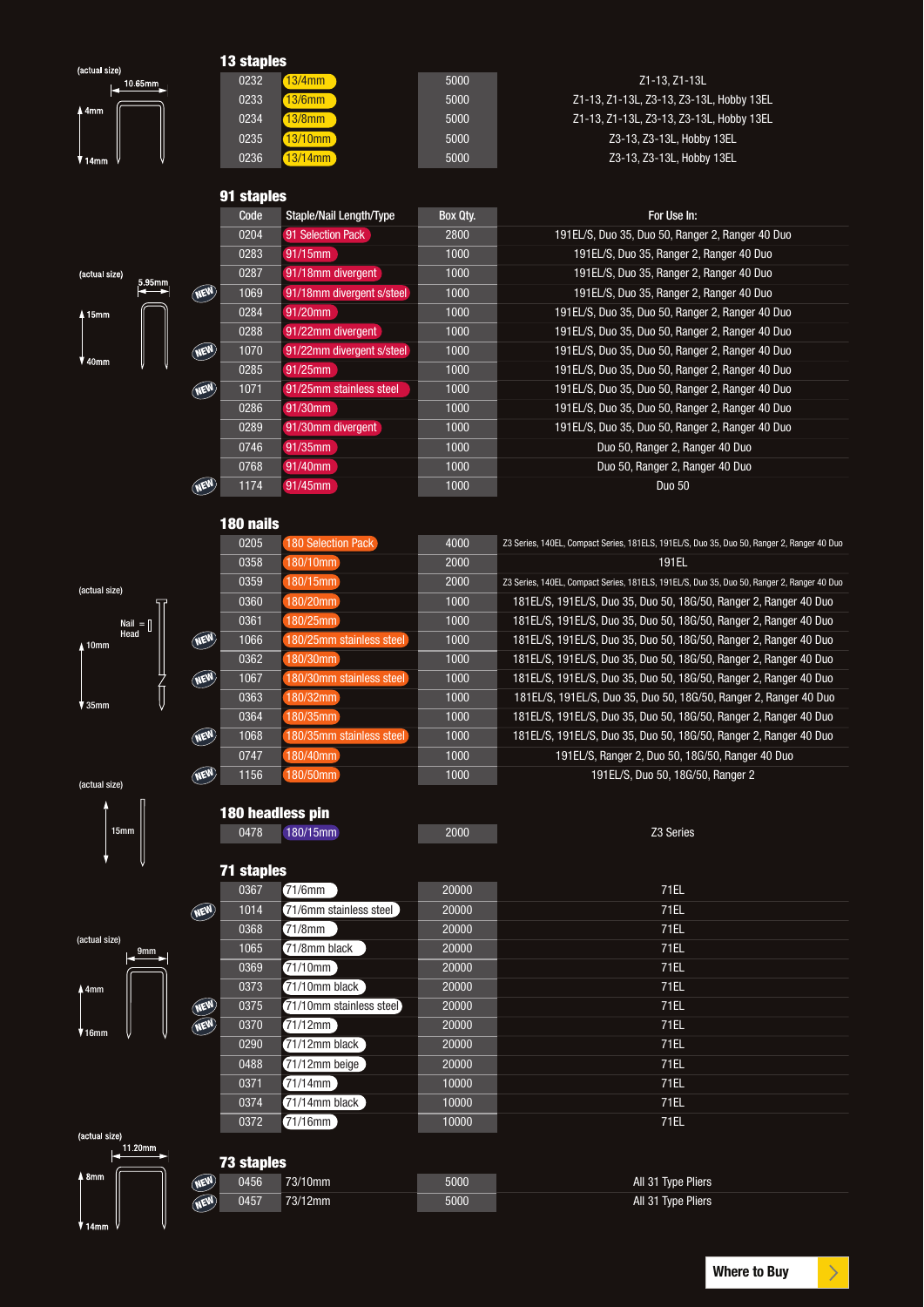#### **500 angled nails**

|                       |         |            | JUU ANYIGU NANS         |                                        |          |                                    |
|-----------------------|---------|------------|-------------------------|----------------------------------------|----------|------------------------------------|
|                       |         |            | Code                    | <b>Staple/Nail Length/Type</b>         | Box Qty. | For Use In:                        |
|                       |         |            | 0971                    | 500/15mm                               | 1000     | 400EL, 400ELS                      |
|                       |         |            | 0823                    | 500/20mm                               | 5000     | 400EL, 400ELS, 500EL               |
|                       |         |            | 0479                    | 500/20mm                               | 1000     | 400EL, 400ELS, 500EL               |
|                       |         | <b>NEW</b> | 1131                    | 500/20mm stainless steel               | 1000     | 400EL, 400ELS, 500EL               |
|                       |         |            | 0824                    | 500/25mm                               | 5000     | 400EL, 400ELS, 500EL               |
|                       |         |            | 0480                    | 500/25mm                               | 1000     | 400EL, 400ELS, 500EL               |
| (actual size)         | 15mm    |            | 0825                    | 500/30mm                               | 5000     | 400EL, 400ELS, 500EL               |
|                       |         |            | 0481                    | 500/30mm                               | 1000     | 400EL, 400ELS, 500EL               |
| $Nail = []$<br>Head   |         | <b>NEW</b> | 1132                    | 500/30mm stainless steel               | 1000     | 400EL, 400ELS, 500EL               |
|                       |         |            | 0826                    | 500/35mm                               | 5000     | 400EL, 400ELS, 500EL               |
|                       |         |            | 0482                    | 500/35mm                               | 1000     | 400EL, 400ELS, 500EL               |
|                       |         | NEW        | 1133                    | 500/35mm stainless steel               | 1000     | 400EL, 400ELS, 500EL               |
|                       |         |            | 0827                    | 500/40mm                               | 5000     | 400EL, 400ELS, 500EL               |
|                       |         |            | 0483                    | 500/40mm                               | 1000     | 400EL, 400ELS, 500EL               |
|                       |         | NEW        | 1134                    | 500/40mm stainless steel               | 1000     | 400EL, 400ELS, 500EL               |
|                       |         |            | 0828                    | 500/45mm                               | 5000     | 500EL                              |
|                       |         |            | 0484                    | 500/45mm                               | 1000     | 500EL                              |
|                       |         |            | 0829                    | 500/50mm                               | 5000     | 500EL                              |
|                       |         |            | 0485                    | 500/50mm                               | 1000     | 500EL                              |
|                       |         | NEW        | 1135                    | 500/50mm stainless steel               | 1000     | 500EL                              |
|                       |         |            |                         |                                        |          |                                    |
|                       |         |            | <b>16G finish nails</b> |                                        |          |                                    |
|                       |         |            | 0665                    | 16G/20mm                               | 2500     | Ranger 16G, 16G/45                 |
|                       |         |            | 0666                    | 16G/25mm                               | 2500     | Ranger 16G, 16G/45                 |
| (actual size)         |         |            | 0293                    | 16G/30mm                               | 2500     | Ranger 16G, 16G/45                 |
|                       |         |            | 0294                    | 16G/32mm                               | 2500     | Ranger 16G, 16G/45                 |
| Nail = $\Box$<br>Head |         |            | 0295                    | 16G/35mm                               | 2500     | Ranger 16G, 16G/45                 |
|                       |         |            | 0296                    | 16G/38mm                               | 2500     | Ranger 16G, 16G/45                 |
|                       |         |            | 0319                    | 16G/40mm                               | 2500     | 16G/45                             |
| $\sqrt{20}$ mm        |         |            | 0297                    | 16G/45mm                               | 2500     | 16G/45                             |
|                       | 7<br> } |            |                         |                                        |          |                                    |
| ¶ 64mm                |         |            |                         | 160 (16G) stainless steel finish nails |          |                                    |
|                       |         | <b>NEW</b> | 1096                    | 160/32mm S/Steel                       | 1000     | DFN50V, FFN64LHH, GFN64V, FCT50LHH |
|                       |         | <b>NEW</b> | 1097                    | 160/38mm S/Steel                       | 1000     | DFN50V, FFN64LHH, GFN64V, FCT50LHH |
|                       |         | <b>NEW</b> | 1098                    | 160/50mm S/Steel                       | 1000     | DFN50V, FFN64LHH, GFN64V, FCT50LHH |

# **Staples for use in general and upholstery tackers**

|               |                 |     | <b>71 staples</b> |                         |          |                                                            |
|---------------|-----------------|-----|-------------------|-------------------------|----------|------------------------------------------------------------|
|               |                 |     | Code              | Staple Length/Type      | Box Qty. | For Use In:                                                |
|               |                 | NEW | 1126              | 71/4mm stainless steel  | 20000    |                                                            |
|               |                 |     | 0365              | $71/4$ mm               | 20000    |                                                            |
|               |                 |     | 0366              | $71/5$ mm               | 20000    |                                                            |
| (actual size) |                 |     | 0367              | $71/6$ mm               | 20000    |                                                            |
|               | 9 <sub>mm</sub> | NEW | 1014              | 71/6mm stainless steel  | 20000    |                                                            |
|               |                 |     | 0368              | $71/8$ mm               | 20000    |                                                            |
| 4 4mm         |                 |     | 1065              | 71/8mm black            | 20000    |                                                            |
|               |                 |     | 0369              | $71/10$ mm              | 20000    | All Tacwise 71 Series and other industry standard 71 tools |
| $*16$ mm      |                 |     | 0373              | 71/10mm black           | 20000    |                                                            |
|               |                 | NEW | 0375              | 71/10mm stainless steel | 20000    |                                                            |
|               |                 |     | 0370              | 71/12mm                 | 20000    |                                                            |
|               |                 |     | 0290              | 71/12mm black           | 20000    |                                                            |
|               |                 |     | 0488              | 71/12mm beige           | 20000    |                                                            |
|               |                 |     | 0371              | $71/14$ mm              | 10000    |                                                            |
|               |                 |     | 0374              | 71/14mm black           | 10000    |                                                            |
|               |                 |     | 0372              | $71/16$ mm              | 10000    |                                                            |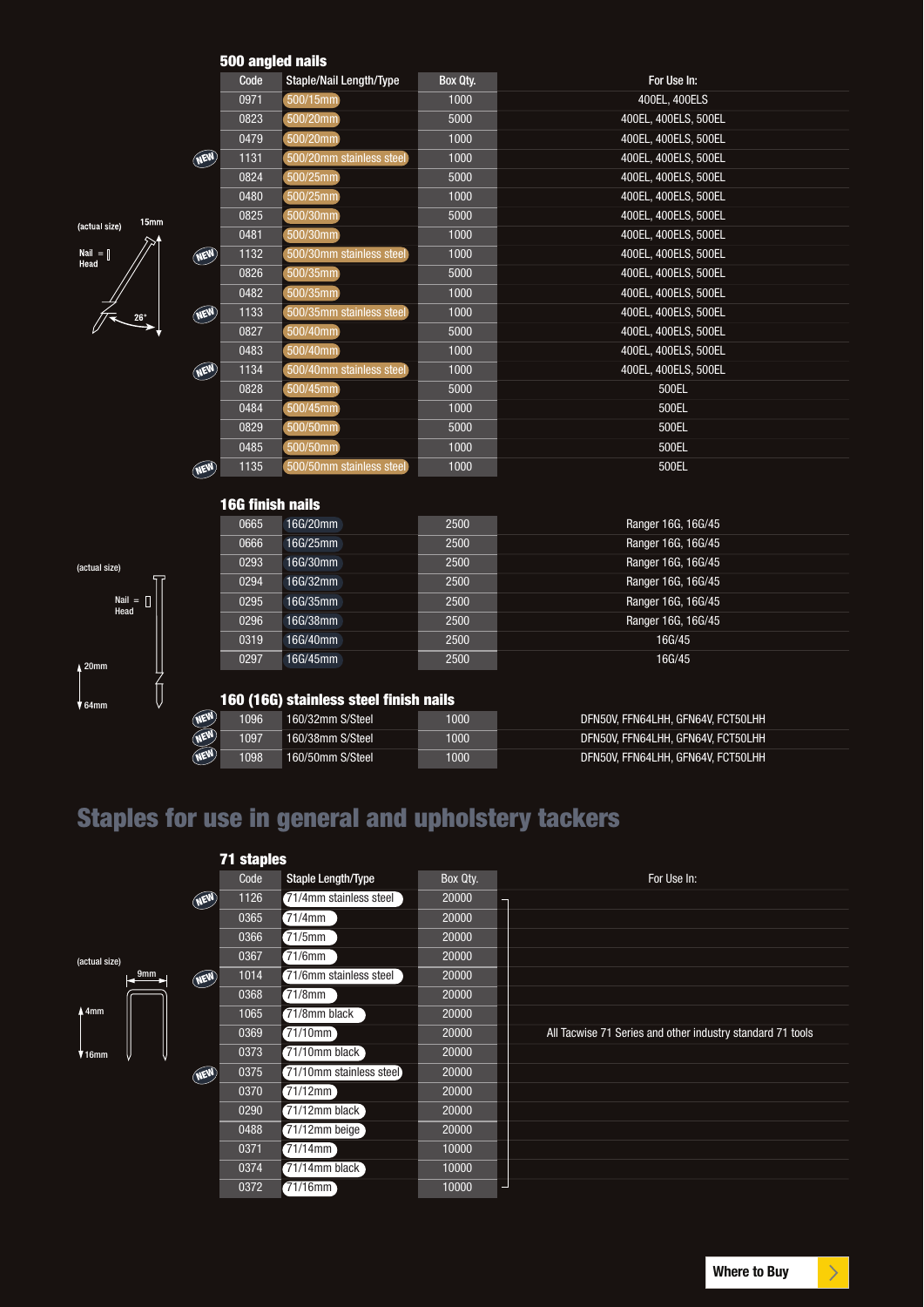(actual size) 4mm  $\frac{12.8 \text{mm}}{2.12 \cdot 10^{11}}$ 

 $\overline{14}$ mm

(actual size)

 $\frac{9.95 \text{m}}{6}$ 

10mm

12mm

#### **80 staples**

| 0380         | 80/4mm                  | 10000 |                                                            |
|--------------|-------------------------|-------|------------------------------------------------------------|
| 0381         | 80/6mm                  | 10000 |                                                            |
| 0382         | 80/8mm                  | 10000 |                                                            |
| 0383         | 80/10mm                 | 10000 | All Tacwise 80 Series and other industry standard 80 tools |
| 1075         | 80/10mm stainless steel | 10000 |                                                            |
| 0384         | 80/12mm                 | 10000 |                                                            |
| 0385         | 80/14mm                 | 10000 |                                                            |
| 1141         | 80/16mm                 | 10000 |                                                            |
|              |                         |       |                                                            |
| 1400 staples |                         |       |                                                            |
| 0378         | 1400/10mm               | 10000 | Haubold <sup>®</sup> Type Tackers                          |
| 0379         | 1400/12mm               | 10000 | Haubold <sup>®</sup> Type Tackers                          |
|              |                         |       |                                                            |

### **Staples for use in narrow crown staplers**





#### **97 narrow crown staples**

| Code | <b>Staple Length/Type</b> | Box Qty. | For Use In:      |
|------|---------------------------|----------|------------------|
| 0302 | 97/10mm                   | 5000     | C9725V. C9725VHH |
| 0303 | 97/15mm                   | 5000     | C9725V. C9725VHH |
| 0304 | 97/20mm                   | 5000     | C9725V. C9725VHH |
| 0305 | $97/25$ mm                | 5000     | C9725V. C9725VHH |

### **90 narrow crown staples**

| 0306 | 90/15mm                 | 5000 | C9032V, D9040V, C9030VHH, C9040LHH, DNS50PHH |
|------|-------------------------|------|----------------------------------------------|
| 0312 | 90/18mm divergent point | 5000 | C9032V, D9040V, C9030VHH, C9040LHH, DNS50PHH |
| 0307 | 90/20mm                 | 5000 | C9032V, D9040V, C9030VHH, C9040LHH, DNS50PHH |
| 0313 | 90/22mm divergent point | 5000 | C9032V, D9040V, C9030VHH, C9040LHH, DNS50PHH |
| 0308 | 90/25mm                 | 5000 | C9032V, D9040V, C9030VHH, C9040LHH, DNS50PHH |
| 0309 | 90/30mm                 | 5000 | C9032V, D9040V, C9030VHH, C9040LHH, DNS50PHH |
| 1144 | 90/32mm                 | 5000 | C9032V, D9040V, C9030VHH, C9040LHH, DNS50PHH |
| 0310 | 90/35mm                 | 5000 | D9040V, C9040LHH, DNS50PHH                   |
| 0311 | 90/40mm                 | 5000 | D9040V, C9040LHH, DNS50PHH                   |

### **Staples for use in heavy duty & wide crown staplers**

| (actual size)             |      |                                    |       |                                            |
|---------------------------|------|------------------------------------|-------|--------------------------------------------|
| $-10.7$ mm $-$            |      | 14 heavy duty staples galv. coated |       |                                            |
|                           | 0179 | 14/19mm                            | 15000 | F1440L, G1450V, F1450M, F1440LHH, G1450MHH |
|                           | 0180 | 14/25mm                            | 15000 | F1440L, G1450V, F1450M, F1440LHH, G1450MHH |
|                           | 0181 | 14/28mm                            | 15000 | F1440L, G1450V, F1450M, F1440LHH, G1450MHH |
|                           | 0173 | 14/32mm                            | 10000 | F1440L, G1450V, F1450M, F1440LHH, G1450MHH |
| $\triangle$ 19mm          | 0174 | 14/35mm                            | 10000 | F1440L, G1450V, F1450M, F1440LHH, G1450MHH |
| $\blacktriangledown$ 50mm | 0175 | 14/38mm                            | 10000 | F1440L, G1450V, F1450M, F1440LHH, G1450MHH |
| 26.5mm                    | 0176 | 14/45mm                            | 10000 | G1450V, F1450M, G1450MHH                   |
|                           | 0177 | 14/50mm                            | 10000 | G1450V, F1450M, G1450MHH                   |
| (actual size)             |      |                                    |       |                                            |
|                           |      | 17 wide crown staples              |       |                                            |
|                           | 0780 | 17/19mm                            | 10000 | G1738XHH                                   |
| 19mm                      | 0386 | 17/25mm                            | 10000 | G1738XHH                                   |
|                           | 0387 | 17/32mm                            | 10000 | G1738XHH                                   |
| $V_{32mm}$<br>31.95mm     |      |                                    |       |                                            |
|                           |      | 32 carton closing staples          |       |                                            |
| (actual size)             | 0186 | 32/15mm                            | 2000  | Standard carton top and bottom sealers     |
| $\triangle$ 15mm          | 0187 | 32/18mm                            | 2000  | Standard carton top and bottom sealers     |
|                           |      |                                    |       |                                            |
| $V$ 18mm                  |      | <b>Corrugated fasteners</b>        |       |                                            |
| (actual size)             | 0447 | CF9 9mm                            | 2000  | FCF15XCB                                   |
| $\Delta$ 9mm              | 0448 | CF12 12mm                          | 1750  | FCF15XCB                                   |
| $\sqrt{15}$ mm            | 0449 | CF15 15mm                          | 1500  | FCF15XCB                                   |

**[Where to Buy](http://www.tacwise.com/buy/)**

 $\rightarrow$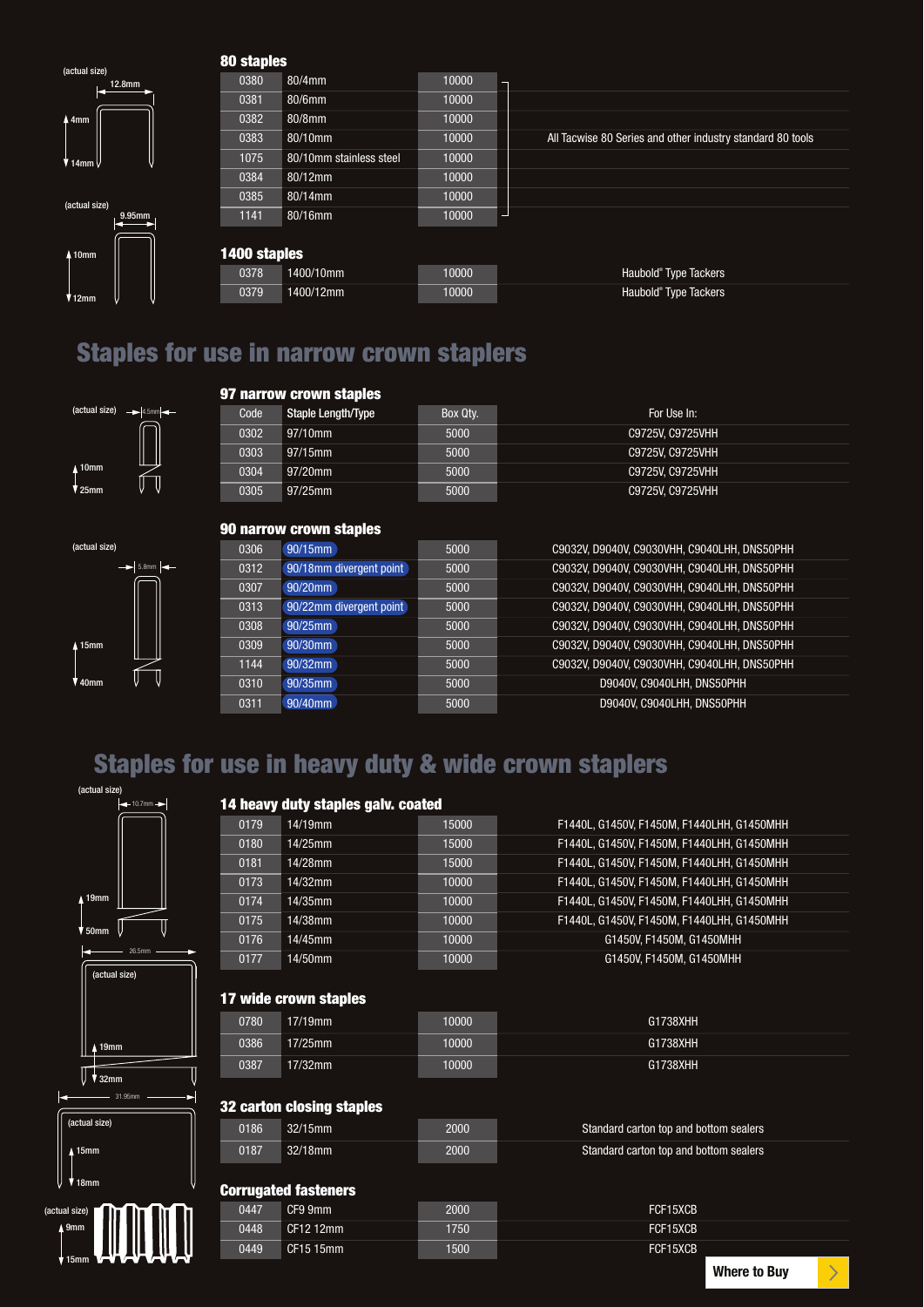### **Nails for use in nailers & pinners**



(actual size)

10mm

Nail = Head

50mm

(actual size)

Nail = Head

20mm

50mm

| 180 nails |                    |      |                                    |
|-----------|--------------------|------|------------------------------------|
| 0205      | 180 selection pack | 4000 | C1832V, DGN50V, DGN50LHH, DGN50VHH |
| 0358      | 180/10mm           | 2000 | C1832V                             |
| 0359      | $180/15$ mm        | 2000 | C1832V                             |
| 0360      | 180/20mm           | 1000 | C1832V, DGN50V, DGN50LHH, DGN50VHH |
| 0361      | $180/25$ mm        | 1000 | C1832V, DGN50V, DGN50LHH, DGN50VHH |
| 1066      | 180/25mm S/Steel   | 1000 | C1832V. DGN50V. DGN50LHH. DGN50VHH |
| 0362      | 80/30mm            | 1000 | C1832V. DGN50V. DGN50LHH. DGN50VHH |
| 1067      | 180/30mm S/Steel   | 1000 | C1832V. DGN50V. DGN50LHH. DGN50VHH |
| 0363      | 180/32mm           | 1000 | C1832V, DGN50V, DGN50LHH, DGN50VHH |
| 0364      | 180/35mm           | 1000 | DGN50V, DGN50LHH, DGN50VHH         |
| 1068      | 180/35mm S/Steel   | 1000 | DGN50V. DGN50LHH. DGN50VHH         |
| 0747      | 180/40mm           | 1000 | DGN50V, DGN50LHH, DGN50VHH         |
| 1156      | 180/50mm           | 1000 | DGN50V. DGN50LHH. DGN50VHH         |

### **18G brad nails**

NEW

NEW

NEW



#### **18G angled brad nails (500 Series)**

| Code | Nail Length/Type | Box Qty. | For Use In:                                     |
|------|------------------|----------|-------------------------------------------------|
| 0823 | 500/20mm         | 5000     | 400EL, 400ELS, 500EL, BeA <sup>™</sup> 350-226C |
| 1131 | 500/20mm S/Steel | 1000     | 400EL, 400ELS, 500EL, BeA <sup>™</sup> 350-226C |
| 0824 | 500/25mm         | 5000     | 400EL, 400ELS, 500EL, BeA™ 350-226C             |
| 0825 | 500/30mm         | 5000     | 400EL, 400ELS, 500EL, BeA <sup>™</sup> 350-226C |
| 1132 | 500/30mm S/Steel | 1000     | 400EL, 400ELS, 500EL, BeA™ 350-226C             |
| 0826 | 500/35mm         | 5000     | 400EL. 400ELS. 500EL. BeA™ 350-226C             |
| 1133 | 500/35mm S/Steel | 1000     | 400EL, 400ELS, 500EL, BeA <sup>™</sup> 350-226C |
| 0827 | 500/40mm         | 5000     | 400EL. 400ELS. 500EL. BeA™ 350-226C             |
| 1134 | 500/40mm S/Steel | 1000     | 400EL, 400ELS, 500EL, BeA™ 350-226C             |
| 0828 | 500/45mm         | 5000     | 400EL, 400ELS, 500EL, BeA™ 350-226C             |
| 0829 | 500/50mm         | 5000     | 400EL, 400ELS, 500EL, BeA <sup>™</sup> 350-226C |
| 1135 | 500/50mm S/Steel | 1000     | 400EL. 400ELS. 500EL. BeA™ 350-226C             |

#### **160 (16G) stainless steel finish nails**

| 1096 | 160/32mm S/Steel | 1000 | DFN50V. FFN64LHH. GFN64V. FCT50LHH |
|------|------------------|------|------------------------------------|
| 1097 | 160/38mm S/Steel | 1000 | DFN50V. FFN64LHH. GFN64V. FCT50LHH |
| 1098 | 160/50mm S/Steel | 1000 | DFN50V. FFN64LHH. GFN64V. FCT50LHH |

#### **16G finish nails**

| гчч плен папе |          |      |                                    |
|---------------|----------|------|------------------------------------|
| 0665          | 16G/20mm | 2500 | DFN50V. FFN64LHH. GFN64V. FCT50LHH |
| 0666          | 16G/25mm | 2500 | DFN50V. FFN64LHH. GFN64V. FCT50LHH |
| 0293          | 16G/30mm | 2500 | DFN50V. FFN64LHH. GFN64V. FCT50LHH |
| 0294          | 16G/32mm | 2500 | DFN50V. FFN64LHH. GFN64V. FCT50LHH |
| 0295          | 16G/35mm | 2500 | DFN50V. FFN64LHH. GFN64V. FCT50LHH |
| 0296          | 16G/38mm | 2500 | DFN50V. FFN64LHH. GFN64V. FCT50LHH |
| 0319          | 16G/40mm | 2500 | DFN50V. FFN64LHH. GFN64V. FCT50LHH |
| 0297          | 16G/45mm | 2500 | DFN50V. FFN64LHH. GFN64V. FCT50LHH |
| 0298          | 16G/50mm | 2500 | DFN50V. FFN64LHH. GFN64V. FCT50LHH |
| 0299          | 16G/55mm | 2500 | FFN64LHH. GFN64V                   |
| 0300          | 16G/60mm | 2500 | FFN64LHH. GFN64V                   |
| 0301          | 16G/64mm | 2500 | FFN64LHH. GFN64V                   |
|               |          |      |                                    |

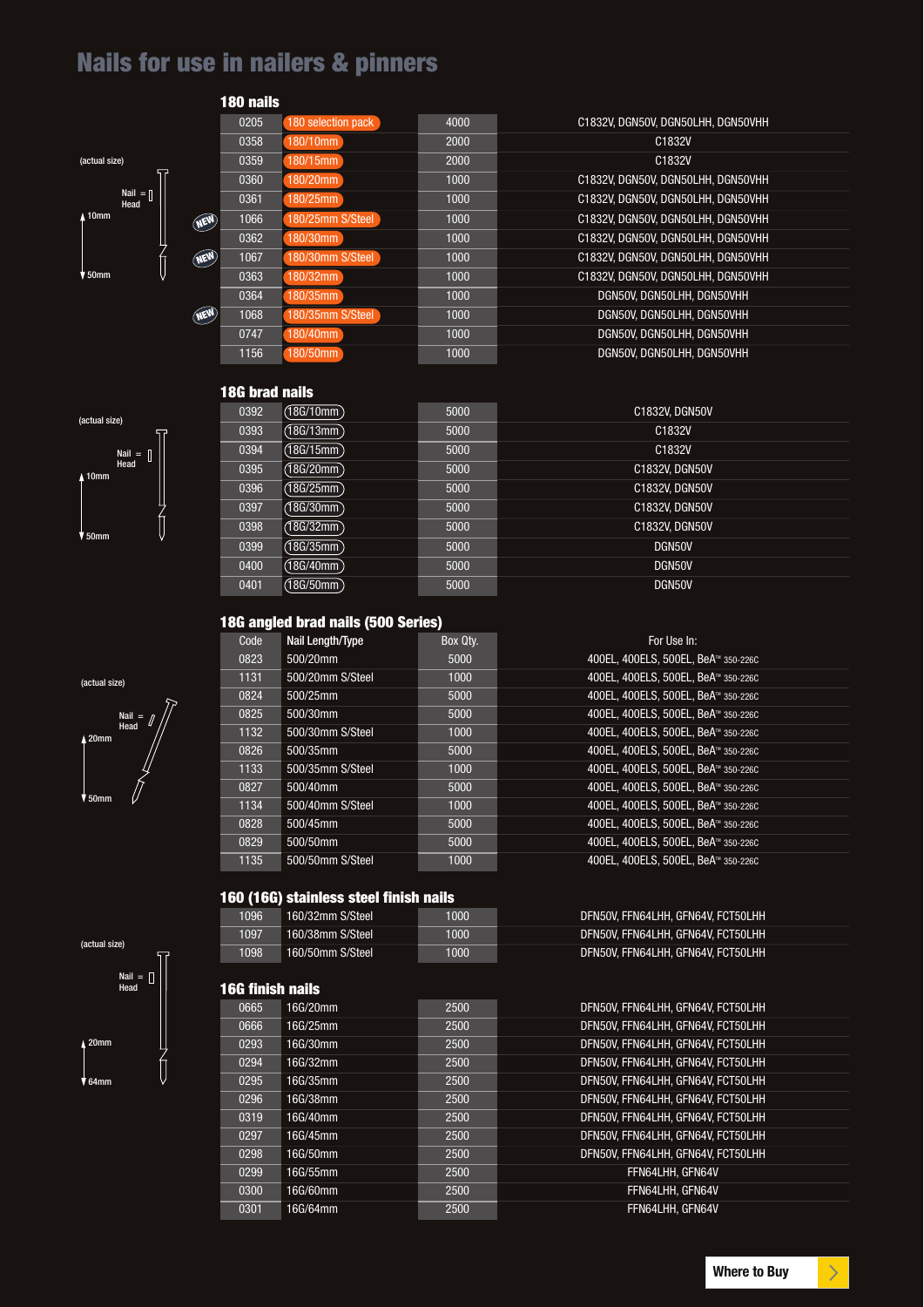

 $\int \int \int$  = 'D' Head

(actual size)

25mm  $\overline{V}$  64

#### **16G angled finish nails**

| 0769 | 16G Analed/32mm | 2500 | DeWalt <sup>™</sup> DC618. Paslode® IM250A & IM65A F16 Nailers |
|------|-----------------|------|----------------------------------------------------------------|
| 0770 | 16G Analed/38mm | 2500 | DeWalt™ DC618. Paslode® IM250A & IM65A F16 Nailers             |
| 0771 | 16G Angled/45mm | 2500 | DeWalt <sup>™</sup> DC618. Paslode® IM250A & IM65A F16 Nailers |
| 0772 | 16G Analed/50mm | 2500 | DeWalt™ DC618. Paslode® IM250A & IM65A F16 Nailers             |
| 0773 | 16G Angled/63mm | 2500 | DeWalt <sup>™</sup> DC618, Paslode® IM250A & IM65A F16 Nailers |

#### **15G 'D' head inclined finish nails**

| 0402 | DA13/25mm | 4000 | FBA50VCB                   |
|------|-----------|------|----------------------------|
| 0403 | DA15/32mm | 4000 | FBA50VCB, GBA64LHH         |
| 0404 | DA17/38mm | 4000 | FBA50VCB, GDA64V, GBA64LHH |
| 0405 | DA19/44mm | 4000 | FBA50VCB, GDA64V, GBA64LHH |
| 0406 | DA21/50mm | 4000 | FBA50VCB, GDA64V, GBA64LHH |
| 0407 | DA25/64mm | 4000 | GDA64V. GBA64LHH           |

### **Nails for use in coil nailers**

#### **Coil nails wire collated flat top**

|            | 0993 | 2.1 30mm bright, ring (replaces code 0812) | 14400 | FCN50LHH, GCN57P, FCN57V                         |
|------------|------|--------------------------------------------|-------|--------------------------------------------------|
|            | 0994 | 2.1 35mm bright, ring (replaces code 0813) | 14400 | FCN50LHH, GCN57P, FCN57V, FCN65V                 |
|            | 0995 | 2.1 40mm bright, ring (replaces code 0814) | 14400 | FCN50LHH, GCN57P, FCN57V, FCN65V                 |
|            | 0996 | 2.1 40mm galv, ring (replaces code 0275)   | 14400 | FCN50LHH, GCN57P, FCN57V, FCN65V                 |
|            | 0997 | 2.1 45mm bright, ring (replaces code 0815) | 14400 | FCN50LHH, GCN57P, FCN57V, FCN65V                 |
|            | 0998 | 2.1 45mm galv, ring (replaces code 0276)   | 14400 | FCN50LHH, GCN57P, FCN57V, FCN65V                 |
|            | 0999 | 2.1 50mm bright, ring (replaces code 0816) | 14400 | FCN50LHH, GCN57P, FCN57V, FCN65V                 |
|            | 0495 | 2.1 50mm galv., ring                       | 14400 | FCN50LHH, GCN57P, FCN57V, FCN65V                 |
|            | 0279 | 2.3 50mm bright, ring                      | 9000  | GCN57P, FCN57V, HCN65P, GCN70V                   |
|            | 0421 | 2.5 45mm bright, ring                      | 9000  | FCN57V, HCN65P, FCN65V, GCN70V, HCN83P, JCN90XHH |
|            | 0422 | 2.5 50mm bright, ring                      | 9000  | FCN57V, HCN65P, FCN65V, GCN70V, HCN83P, JCN90XHH |
|            | 0423 | 2.5 50mm gav., ring                        | 9000  | FCN57V, HCN65P, FCN65V, GCN70V, HCN83P, JCN90XHH |
|            | 0424 | 2.5 55mm bright, ring                      | 9000  | FCN57V, HCN65P, FCN65V, GCN70V, HCN83P, JCN90XHH |
|            | 0425 | 2.5 60mm bright, ring                      | 9000  | HCN65P, FCN65V, GCN70V, HCN83P, JCN90XHH         |
| $6^\circ$  | 0427 | 2.5 64mm bright, ring                      | 9000  | HCN65P, FCN65V, GCN70V, HCN83P, JCN90XHH         |
|            | 1074 | 2.5 64mm bright, smooth                    | 9000  | HCN65P, FCN65V, GCN70V, HCN83P, JCN90XHH         |
|            | 0428 | 2.5 64mm galv., ring                       | 9000  | HCN65P, FCN65V, GCN70V, HCN83P, JCN90XHH         |
|            | 0489 | 2.5 70mm bright, ring                      | 9000  | GCN70V, HCN83P, JCN90XHH                         |
|            | 1093 | 2.5 70mm bright, smooth                    | 9000  | HCN65P, FCN65V, GCN70V, HCN83P, JCN90XHH         |
|            | 0429 | 2.7 64mm bright, ring                      | 6000  | HCN65P, GCN70V, HCN83P, JCN90XHH                 |
|            | 0430 | 2.7 75mm bright, ring                      | 6000  | HCN83P, JCN90XHH                                 |
| <b>NEW</b> | 0820 | 2.7 75mm CE/12 micron galv., ring          | 6000  | HCN83P, JCN90XHH                                 |
|            | 0172 | 2.8 50mm galv., smooth                     | 4000  | HCN65P, GCN70V, HCN83P, JCN90XHH                 |
| NEW        | 1140 | 2.8 50mm CE/12 micron galv., smooth        | 4000  | HCN65P, GCN70V, HCN83P, JCN90XHH                 |
| <b>NEW</b> | 0777 | 2.8 50mm CE/12 micron galv., ring          | 4000  | HCN65P, GCN70V, HCN83P, JCN90XHH                 |
| NEW        | 0964 | 2.8 64mm CE/12 micron galv., ring          | 4000  | HCN65P, GCN70V, HCN83P, JCN90XHH                 |
|            | 0965 | 2.8 83mm bright, ring                      | 4000  | HCN83P, JCN90XHH                                 |
| <b>NEW</b> | 0433 | 3.1 90mm CE/12 micron galv., ring          | 4000  | JCN90XHH, LCN130V                                |
| <b>NEW</b> | 1021 | 3.1 90mm bright., ring                     | 4000  | JCN90XHH, LCN130V                                |
| NEW        | 1036 | 3.3 65mm CE/12 micron galv., ring          | 4000  | HCN83P, JCN90XHH, LCN130V                        |
| NEW        | 1035 | 3.3 75mm CE/12 micron galv., ring          | 4000  | HCN83P, JCN90XHH, LCN130V                        |
| NEW        | 1154 | 3.3 98mm bright ring                       | 4000  | <b>LCN130V</b>                                   |
| <b>NEW</b> | 1155 | 3.8 130mm bright screw                     | 1500  | <b>LCN130V</b>                                   |



 $130$ mm